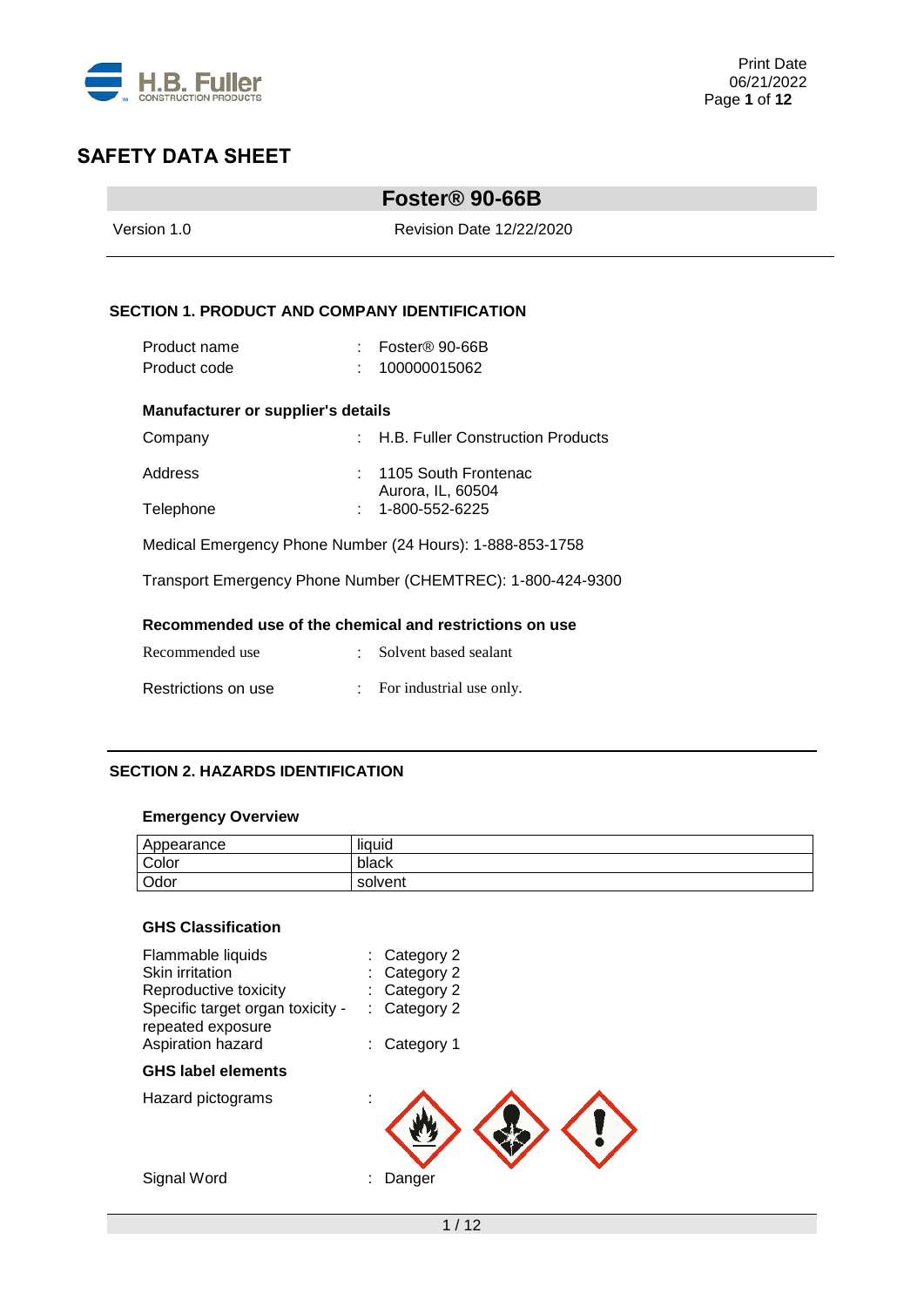

# **Foster® 90-66B**

Version 1.0 Revision Date 12/22/2020

#### **Hazard Statements:**

H225 Highly flammable liquid and vapor. H304 May be fatal if swallowed and enters airways. H315 Causes skin irritation. H361d Suspected of damaging the unborn child. H373 May cause damage to organs through prolonged or repeated exposure.

#### **Precautionary Statements:**

Prevention: P201 Obtain special instructions before use. P202 Do not handle until all safety precautions have been read and understood. P210 Keep away from heat/ sparks/ open flames/ hot surfaces. No smoking. P233 Keep container tightly closed. P240 Ground/bond container and receiving equipment. P241 Use explosion-proof electrical/ ventilating/ lighting/ equipment. P242 Use only non-sparking tools. P243 Take precautionary measures against static discharge. P260 Do not breathe dust/ fume/ gas/ mist/ vapors/ spray. P264 Wash skin thoroughly after handling. P280 Wear protective gloves/ protective clothing/ eye protection/ face protection.

**Response:** P301 + P310 IF SWALLOWED: Immediately call a POISON CENTER/ doctor. P303 + P361 + P353 IF ON SKIN (or hair): Take off immediately all contaminated clothing. Rinse skin with water/ shower. P308 + P313 IF exposed or concerned: Get medical advice/ attention. P331 Do NOT induce vomiting. P332 + P313 If skin irritation occurs: Get medical advice/ attention. P362 Take off contaminated clothing and wash before reuse. P370 + P378 In case of fire: Use dry sand, dry chemical or alcohol-resistant foam to extinguish.

**Storage:** P403 + P235 Store in a well-ventilated place. Keep cool. P405 Store locked up. **Disposal:** P501 Dispose of contents/ container to an approved waste disposal plant.

#### **Potential Health Effects**

#### **Carcinogenicity:**

| <b>IARC</b>               | Group 2B: Possibly carcinogenic to humansDuring normal handling<br>of the product, this substance is encapsulated within the product<br>and will not present a cancer exposure risk. |           |  |  |  |
|---------------------------|--------------------------------------------------------------------------------------------------------------------------------------------------------------------------------------|-----------|--|--|--|
|                           | Carbon black                                                                                                                                                                         | 1333-86-4 |  |  |  |
|                           | cumene                                                                                                                                                                               | 98-82-8   |  |  |  |
| <b>OSHA</b><br><b>NTP</b> | No component of this product present at levels greater than or<br>equal to 0.1% is on OSHA's list of regulated carcinogens.<br>Reasonably anticipated to be a human carcinogen       |           |  |  |  |
|                           | cumene                                                                                                                                                                               | 98-82-8   |  |  |  |

#### **SECTION 3. COMPOSITION/INFORMATION ON INGREDIENTS**

Substance / Mixture : Mixture

#### **Hazardous ingredients**

| Chemical name          | l CAS-No.     | Concentration [%] |
|------------------------|---------------|-------------------|
| Carbon black           | 1333-86-4     | $30 - 50$         |
| toluene                | 108-88-3      | $5 - 10$          |
| 1.2.4-trimethylbenzene | $95 - 63 - 6$ | $5 - 10$          |
| manganese dioxide      | 1313-13-9     | $5 - 10$          |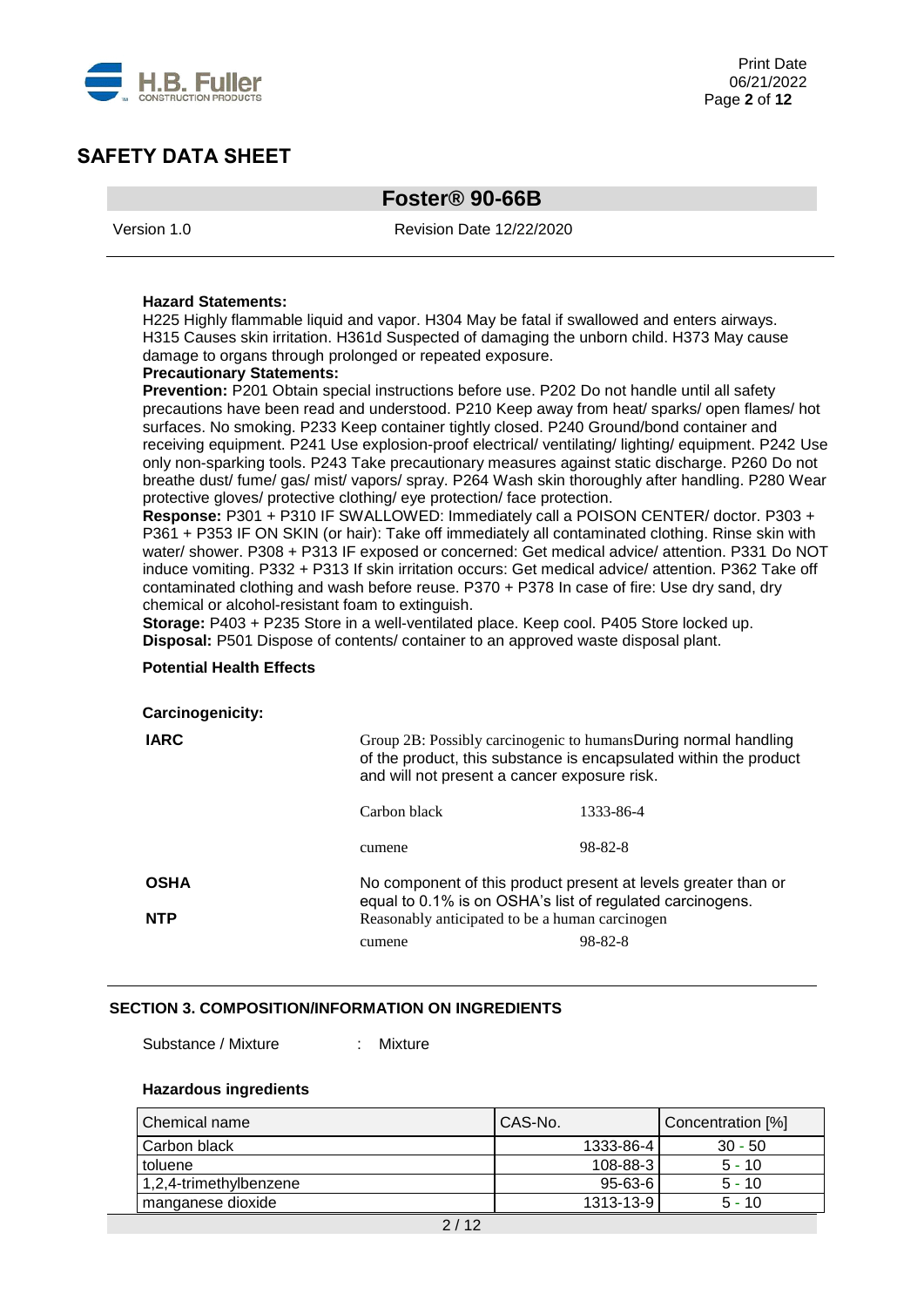

# **Foster® 90-66B**

Version 1.0 Revision Date 12/22/2020

| Terphenyl, hydrogenated                            | 61788-32-7 |         |
|----------------------------------------------------|------------|---------|
| I cumene                                           | 98-82-8    | በ 1 - 1 |
| Actual concentration is withheld as a trade secret |            |         |

#### **SECTION 4. FIRST AID MEASURES**

| General advice          | : Show this material safety data sheet to the doctor in<br>attendance.                                                                                                    |
|-------------------------|---------------------------------------------------------------------------------------------------------------------------------------------------------------------------|
| If inhaled              | : Move to fresh air.<br>If symptoms persist, call a physician.                                                                                                            |
| In case of skin contact | : Wash off with soap and water.<br>Get medical attention if irritation develops and persists.                                                                             |
| In case of eye contact  | : Flush eyes with water at least 15 minutes. Get medical<br>attention if eye irritation develops or persists.                                                             |
| If swallowed            | : Do NOT induce vomiting.<br>If victim is fully conscious, give a cupful of water.<br>Never give anything by mouth to an unconscious person.<br>Obtain medical attention. |

## **SECTION 5. FIRE-FIGHTING MEASURES**

| Suitable extinguishing media                      | : Use water spray, alcohol-resistant foam, dry chemical or<br>carbon dioxide.                          |
|---------------------------------------------------|--------------------------------------------------------------------------------------------------------|
| Specific hazards during fire<br>fighting          | : Cool closed containers exposed to fire with water spray.                                             |
| Special protective equipment<br>for fire-fighters | : In the event of fire, wear self-contained breathing apparatus.<br>Use personal protective equipment. |

#### **SECTION 6. ACCIDENTAL RELEASE MEASURES**

| Personal precautions,<br>protective equipment and<br>emergency procedures | : Remove all sources of ignition.<br>Beware of vapors accumulating to form explosive<br>concentrations. Vapors can accumulate in low areas.<br>Refer to protective measures listed in sections 7 and 8. |
|---------------------------------------------------------------------------|---------------------------------------------------------------------------------------------------------------------------------------------------------------------------------------------------------|
| <b>Environmental precautions</b>                                          | $\therefore$ Prevent spreading over a wide area (e.g., by containment or<br>oil barriers).                                                                                                              |
| Methods and materials for<br>containment and cleaning up                  | : Soak up with inert absorbent material.<br>Sweep up and shovel into suitable containers for disposal.                                                                                                  |
|                                                                           |                                                                                                                                                                                                         |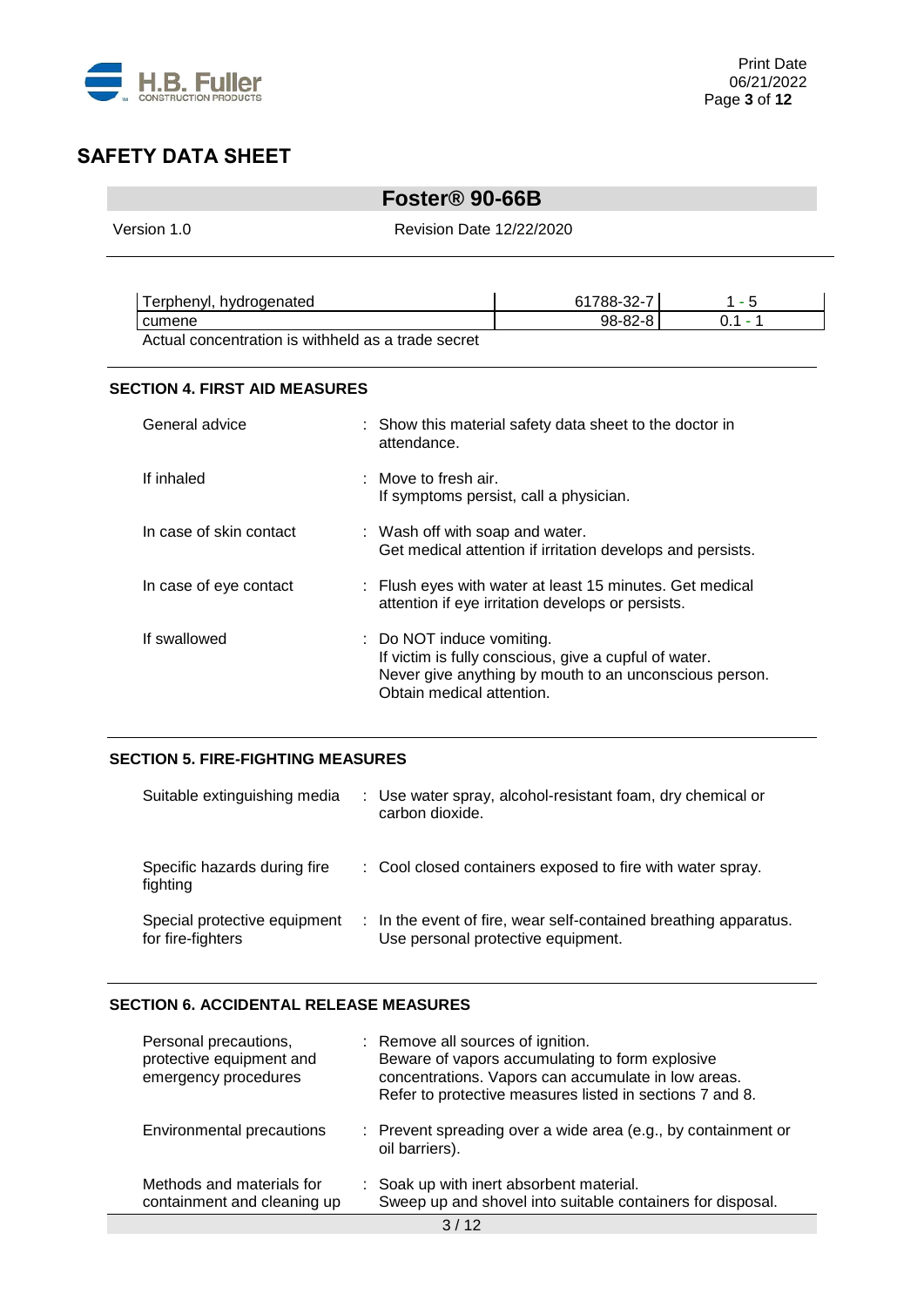

|                                        | Foster <sup>®</sup> 90-66B                                                                                                                                                                                                                                                                                    |
|----------------------------------------|---------------------------------------------------------------------------------------------------------------------------------------------------------------------------------------------------------------------------------------------------------------------------------------------------------------|
| Version 1.0                            | <b>Revision Date 12/22/2020</b>                                                                                                                                                                                                                                                                               |
|                                        | Non-sparking tools should be used.                                                                                                                                                                                                                                                                            |
| <b>SECTION 7. HANDLING AND STORAGE</b> |                                                                                                                                                                                                                                                                                                               |
| Local/Total ventilation                | : Use only with adequate ventilation.                                                                                                                                                                                                                                                                         |
| Advice on safe handling                | : Avoid inhalation of vapor or mist.<br>Do not use in areas without adequate ventilation.<br>Keep away from fire, sparks and heated surfaces.<br>Keep container closed when not in use.<br>Take precautionary measures against static discharges.                                                             |
| Conditions for safe storage            | : Take measures to prevent the build up of electrostatic charge.<br>Use explosion-proof equipment.<br>Keep containers tightly closed in a dry, cool and well-<br>ventilated place.<br>Keep away from sources of ignition - No smoking.<br>Solvent vapors are heavier than air and may spread along<br>floors. |
| Materials to avoid                     | Strong oxidizing agents                                                                                                                                                                                                                                                                                       |

## **SECTION 8. EXPOSURE CONTROLS/PERSONAL PROTECTION**

# **Ingredients with workplace control parameters**

| Components   | CAS-No.   | Value type<br>(Form of<br>exposure)         | Control<br>parameters /<br>Permissible<br>concentration | <b>Basis</b>   |
|--------------|-----------|---------------------------------------------|---------------------------------------------------------|----------------|
| Carbon black | 1333-86-4 | TWA                                         | $3.5$ mg/m $3$                                          | <b>ACGIH</b>   |
|              |           | TWA                                         | 3.5 mg/m3                                               | OSHA Z-1       |
|              |           | <b>TWA</b>                                  | $3.5$ mg/m $3$                                          | OSHA P0        |
|              |           | TWA<br>(Inhalable<br>particulate<br>matter) | $3$ mg/m $3$                                            | <b>ACGIH</b>   |
|              |           | <b>PEL</b>                                  | $3.5$ mg/m $3$                                          | <b>CAL PEL</b> |
| toluene      | 108-88-3  | <b>TWA</b>                                  | 20 ppm                                                  | <b>ACGIH</b>   |
|              |           | TWA                                         | 200 ppm                                                 | OSHA Z-2       |
|              |           | <b>CEIL</b>                                 | 300 ppm                                                 | OSHA Z-2       |
|              |           | Peak                                        | 500 ppm                                                 | OSHA Z-2       |
|              |           | <b>TWA</b>                                  | 100 ppm<br>375 mg/m3                                    | <b>OSHA P0</b> |
|              |           | <b>STEL</b>                                 | 150 ppm<br>560 mg/m3                                    | OSHA P0        |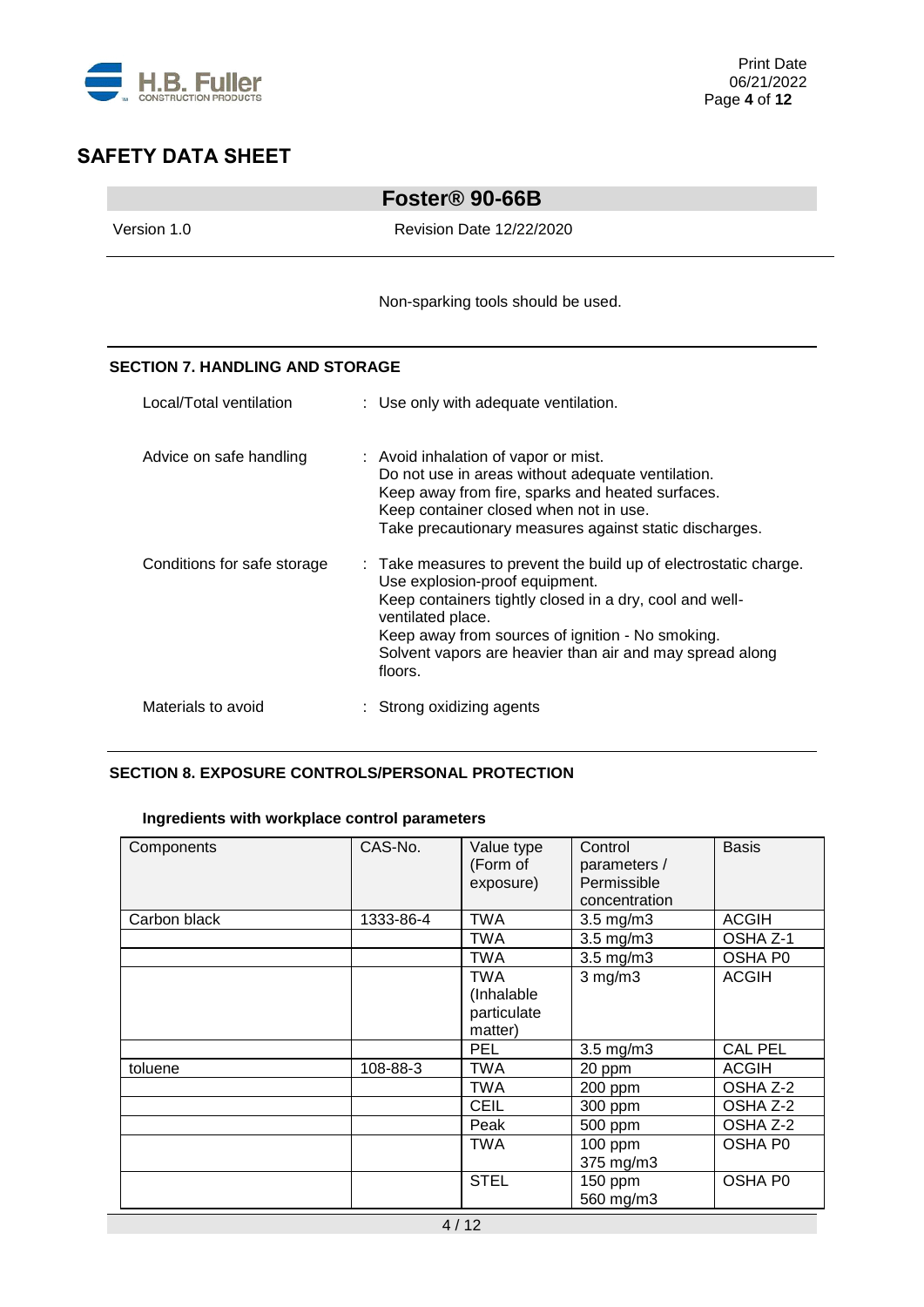

# **Foster® 90-66B**

Version 1.0 Revision Date 12/22/2020

|                         |            | <b>PEL</b>                                          | 10 ppm<br>37 mg/m3                   | <b>CAL PEL</b>      |
|-------------------------|------------|-----------------------------------------------------|--------------------------------------|---------------------|
|                         |            | $\overline{C}$                                      | 500 ppm                              | <b>CAL PEL</b>      |
|                         |            | <b>STEL</b>                                         | 150 ppm                              | <b>CAL PEL</b>      |
|                         |            |                                                     | 560 mg/m3                            |                     |
| manganese dioxide       | 1313-13-9  | $\mathsf C$                                         | 5 mg/m3                              | OSHA Z-1            |
|                         |            | <b>TWA</b>                                          | $0.2$ mg/m $3$                       | <b>ACGIH</b>        |
|                         |            | $\overline{C}$                                      | $5$ mg/m $3$                         | OSHA P0             |
|                         |            | $\overline{\text{ST}}$                              | $3$ mg/m $3$                         | <b>NIOSH REL</b>    |
|                         |            | $\overline{\mathsf{C}}$                             | $5$ mg/m $3$                         | OSHA Z-1            |
|                         |            | <b>TWA</b><br>(Inhalable<br>particulate<br>matter)  | $0.1$ mg/m $3$                       | <b>ACGIH</b>        |
|                         |            | <b>TWA</b><br>(Respirable<br>particulate<br>matter) | $0.02$ mg/m3                         | <b>ACGIH</b>        |
|                         |            | $\overline{\text{c}}$                               | $5$ mg/m $3$                         | OSHA P0             |
|                         |            | <b>TWA</b>                                          | 1 $mg/m3$                            | <b>NIOSH REL</b>    |
|                         |            | $\overline{\text{ST}}$                              | $3$ mg/m $3$                         | <b>NIOSH REL</b>    |
| Terphenyl, hydrogenated | 61788-32-7 | <b>TWA</b>                                          | $0.5$ ppm                            | <b>ACGIH</b>        |
|                         |            | <b>TWA</b>                                          | $\overline{0.5}$ ppm<br>$5$ mg/m $3$ | <b>NIOSH REL</b>    |
|                         |            | <b>TWA</b>                                          | $0.5$ ppm<br>5 mg/m3                 | OSHA P0             |
|                         |            | PEL                                                 | $0.5$ ppm<br>$5$ mg/m $3$            | <b>CAL PEL</b>      |
| cumene                  | 98-82-8    | <b>TWA</b>                                          | 50 ppm                               | <b>ACGIH</b>        |
|                         |            | <b>TWA</b>                                          | 50 ppm<br>245 mg/m3                  | <b>NIOSH REL</b>    |
|                         |            | <b>TWA</b>                                          | 50 ppm<br>245 mg/m3                  | OSHA <sub>Z-1</sub> |
|                         |            | <b>TWA</b>                                          | 50 ppm<br>245 mg/m3                  | OSHA P0             |
|                         |            | PEL                                                 | 50 ppm<br>245 mg/m3                  | CAL PEL             |

**Engineering measures** : Use local exhaust ventilation or other engineering controls to minimize exposures.

## **Personal protective equipment**

| Respiratory protection | : Use respiratory protection unless adequate local exhaust<br>ventilation is provided or exposure assessment demonstrates<br>that exposures are within recommended exposure guidelines. |
|------------------------|-----------------------------------------------------------------------------------------------------------------------------------------------------------------------------------------|
| Filter type            | : Organic vapor Type                                                                                                                                                                    |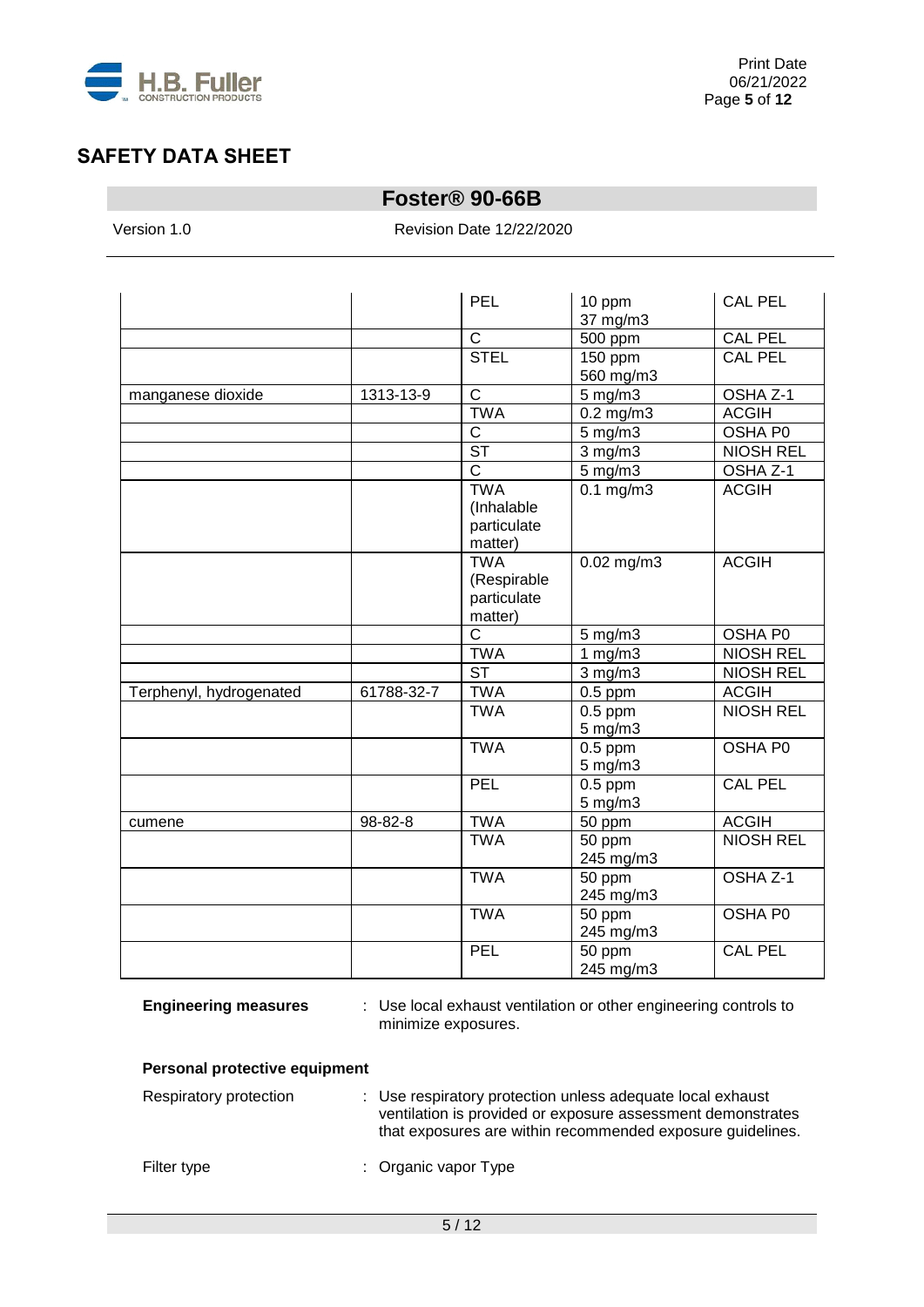

| Foster <sup>®</sup> 90-66B                                        |                                                                                                                                                     |  |
|-------------------------------------------------------------------|-----------------------------------------------------------------------------------------------------------------------------------------------------|--|
| Version 1.0                                                       | Revision Date 12/22/2020                                                                                                                            |  |
| Hand protection<br>Material<br>Eye protection<br>Hygiene measures | $\therefore$ Nitrile rubber<br>: Safety glasses with side-shields<br>: Avoid contact with skin, eyes and clothing.<br>Provide adequate ventilation. |  |

## **SECTION 9. PHYSICAL AND CHEMICAL PROPERTIES**

| Appearance<br>Color<br>Odor<br>Odor Threshold                | liquid<br>black<br>solvent<br>No data available                        |
|--------------------------------------------------------------|------------------------------------------------------------------------|
| Melting point/freezing point                                 | : is not determined                                                    |
| Boiling point/boiling range                                  | : is not determined                                                    |
| Evaporation rate<br>Upper explosion limit                    | $:$ is not determined<br>Upper flammability limit<br>is not determined |
| Lower explosion limit                                        | : Lower flammability limit<br>is not determined                        |
| Density<br>Solubility(ies)                                   | : 9.3 - 9.9 lb/gal                                                     |
| Water solubility                                             | : is not determined                                                    |
| Partition coefficient: n-<br>octanol/water                   | No data available                                                      |
| Autoignition temperature                                     | : is not determined                                                    |
| Viscosity<br>Viscosity, kinematic<br>VOC, less water, in g/l | is not determined<br>286                                               |

## **SECTION 10. STABILITY AND REACTIVITY**

| Chemical stability                    | : The product is chemically stable.        |
|---------------------------------------|--------------------------------------------|
| Possibility of hazardous<br>reactions | : Hazardous polymerization does not occur. |
| Conditions to avoid                   | : Heat, flames and sparks.                 |
| Hazardous decomposition<br>products   | : Stable under normal conditions.          |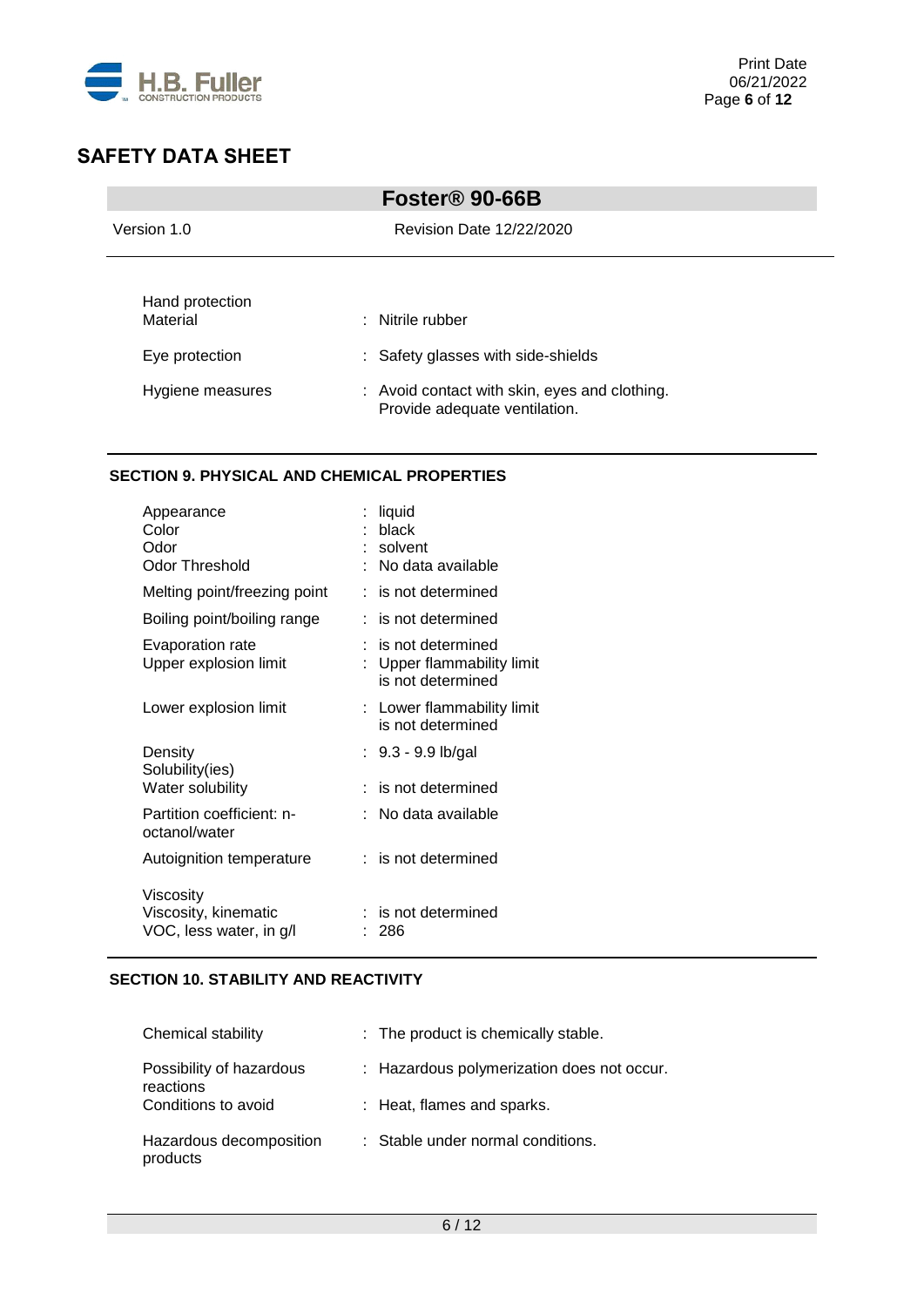

# **Foster® 90-66B**

Version 1.0 Revision Date 12/22/2020

## **SECTION 11. TOXICOLOGICAL INFORMATION**

#### **Acute toxicity**

| Product:                                       |                                                                                                                      |
|------------------------------------------------|----------------------------------------------------------------------------------------------------------------------|
| Acute oral toxicity                            | : Acute toxicity estimate : $> 5,000$ mg/kg<br>Method: Calculation method                                            |
| Acute inhalation toxicity                      | : Acute toxicity estimate : 122.1 mg/l<br>Exposure time: 4 h<br>Test atmosphere: vapor<br>Method: Calculation method |
| Acute dermal toxicity                          | : Acute toxicity estimate : $> 5,000$ mg/kg<br>Method: Calculation method                                            |
| <b>Components:</b>                             |                                                                                                                      |
| toluene:                                       |                                                                                                                      |
| Acute oral toxicity                            | : LD50 Oral Rat: 5,580 mg/kg                                                                                         |
| Acute inhalation toxicity                      | : LC50 Rat: 12.5 mg/l<br>Exposure time: 4 h                                                                          |
| 1,2,4-trimethylbenzene:<br>Acute oral toxicity | : LD50 Oral Rat: 3,400 mg/kg                                                                                         |
| Acute inhalation toxicity                      | : LC50 Rat: 18 mg/l<br>Exposure time: 4 h<br>Test atmosphere: vapor                                                  |
| Acute dermal toxicity                          | : LD50 Dermal Rabbit: $>$ 3,160 mg/kg                                                                                |
| cumene:<br>Acute oral toxicity                 | : LD50 Oral Rat: 1,400 mg/kg                                                                                         |
| <b>Skin corrosion/irritation</b>               |                                                                                                                      |
| No data available                              |                                                                                                                      |
| Serious eye damage/eye irritation              |                                                                                                                      |
| No data available                              |                                                                                                                      |
| <b>Respiratory or skin sensitization</b>       |                                                                                                                      |
| No data available                              |                                                                                                                      |
| <b>Germ cell mutagenicity</b>                  |                                                                                                                      |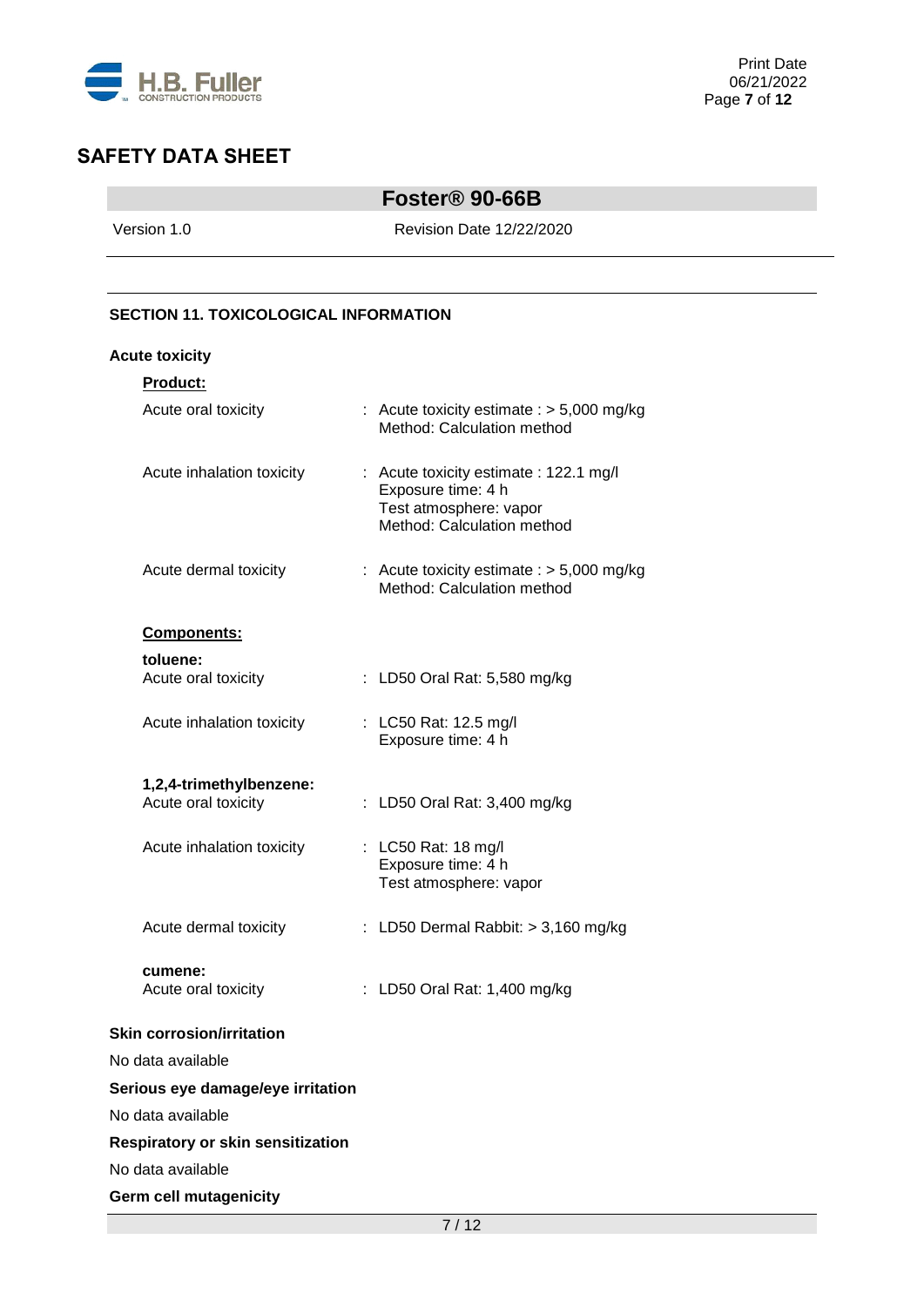

**College** 

| Foster <sup>®</sup> 90-66B                |                          |  |
|-------------------------------------------|--------------------------|--|
| Version 1.0                               | Revision Date 12/22/2020 |  |
|                                           |                          |  |
| No data available                         |                          |  |
| Carcinogenicity                           |                          |  |
| No data available                         |                          |  |
| <b>Reproductive toxicity</b>              |                          |  |
| No data available                         |                          |  |
| <b>STOT-single exposure</b>               |                          |  |
| No data available                         |                          |  |
| <b>STOT-repeated exposure</b>             |                          |  |
| No data available                         |                          |  |
| <b>Aspiration toxicity</b>                |                          |  |
| No data available                         |                          |  |
| <b>SECTION 12. ECOLOGICAL INFORMATION</b> |                          |  |

# **Ecotoxicity**

| <b>Components:</b><br>toluene:                         |                                                                                                                             |
|--------------------------------------------------------|-----------------------------------------------------------------------------------------------------------------------------|
| Toxicity to fish                                       | $\therefore$ LC50 (Oncorhynchus mykiss (rainbow trout)): 5.8 mg/l<br>Exposure time: 96 h<br>Test Method: semi-static test   |
| Toxicity to daphnia and other<br>aquatic invertebrates | $\therefore$ EC50 (Daphnia magna (Water flea)): 5.46 - 9.83 mg/l<br>Exposure time: 48 h<br>Test Method: static test         |
| Toxicity to algae                                      | : EC50 (Pseudokirchneriella subcapitata (microalgae)): 12.5<br>mg/l<br>Exposure time: 72 h<br>Test Type: static test        |
| 1,2,4-trimethylbenzene:                                |                                                                                                                             |
| Toxicity to fish                                       | : LC50 (Pimephales promelas (fathead minnow)): 7.19 - 8.28<br>mg/l<br>Exposure time: 96 h<br>Test Method: flow-through test |
| Toxicity to daphnia and other<br>aquatic invertebrates | $\therefore$ EC50 (Daphnia magna (Water flea)): 6.14 mg/l<br>Exposure time: 48 h<br>Test Method: static test                |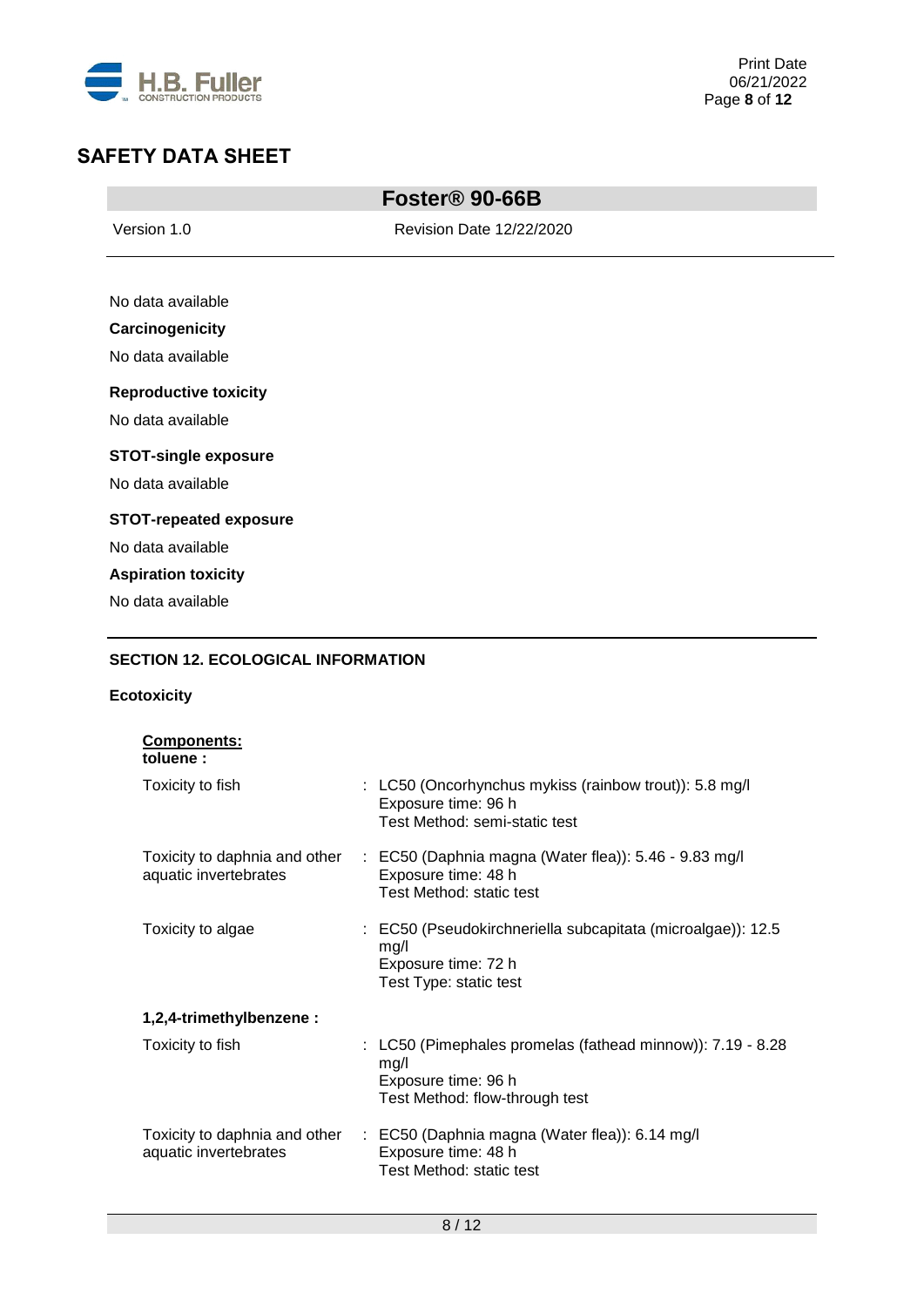

|                                                        | Foster <sup>®</sup> 90-66B                                                                                                   |
|--------------------------------------------------------|------------------------------------------------------------------------------------------------------------------------------|
| Version 1.0                                            | <b>Revision Date 12/22/2020</b>                                                                                              |
|                                                        |                                                                                                                              |
| Terphenyl, hydrogenated :                              |                                                                                                                              |
| Toxicity to fish                                       | : LC50 (Pimephales promelas (fathead minnow)): $> 0.53$ mg/l<br>Exposure time: 96 h<br>Test Method: static test              |
| Toxicity to daphnia and other<br>aquatic invertebrates | : EC50 (Daphnia magna (Water flea)): 0.011 mg/l<br>Exposure time: 48 h                                                       |
|                                                        | Test Method: static test                                                                                                     |
| Toxicity to algae                                      | : EC50 (Pseudokirchneriella subcapitata (microalgae)): > 0.53<br>mg/l<br>Exposure time: 96 h<br>Test Type: flow-through test |
| cumene:                                                |                                                                                                                              |
| Toxicity to fish                                       | : LC50 (Oncorhynchus mykiss (rainbow trout)): 2.7 mg/l<br>Exposure time: 96 h<br>Test Method: semi-static test               |
| Toxicity to daphnia and other<br>aquatic invertebrates | : EC50 (Daphnia magna (Water flea)): 0.6 mg/l<br>Exposure time: 48 h<br>Test Method: static test                             |
| Toxicity to algae                                      | : EC50 (Pseudokirchneriella subcapitata (microalgae)): 2.6 mg/l<br>Exposure time: 72 h<br>Test Type: flow-through test       |
| <b>Persistence and degradability</b>                   |                                                                                                                              |
| No data available<br><b>Bioaccumulative potential</b>  |                                                                                                                              |
| <b>Mobility in soil</b>                                |                                                                                                                              |
| No data available                                      |                                                                                                                              |
| Other adverse effects                                  |                                                                                                                              |
| No data available                                      |                                                                                                                              |
|                                                        |                                                                                                                              |

## **SECTION 13. DISPOSAL CONSIDERATIONS**

| <b>Disposal methods</b> |                                                                                                                                                                                                                                                                                                                                                                                                                          |
|-------------------------|--------------------------------------------------------------------------------------------------------------------------------------------------------------------------------------------------------------------------------------------------------------------------------------------------------------------------------------------------------------------------------------------------------------------------|
| Waste from residues     | : This product meets the definition of hazardous waste under<br>the U.S. EPA Hazardous Waste Regulations 40 CFR 261. It is<br>ignitable waste class D001. Disposal via incineration is<br>recommended. Consult your state, local, or provincial<br>authorities for more restrictive requirements.<br>The hazard and precautionary statements displayed on the<br>label also apply to any residues left in the container. |
|                         | 9/12                                                                                                                                                                                                                                                                                                                                                                                                                     |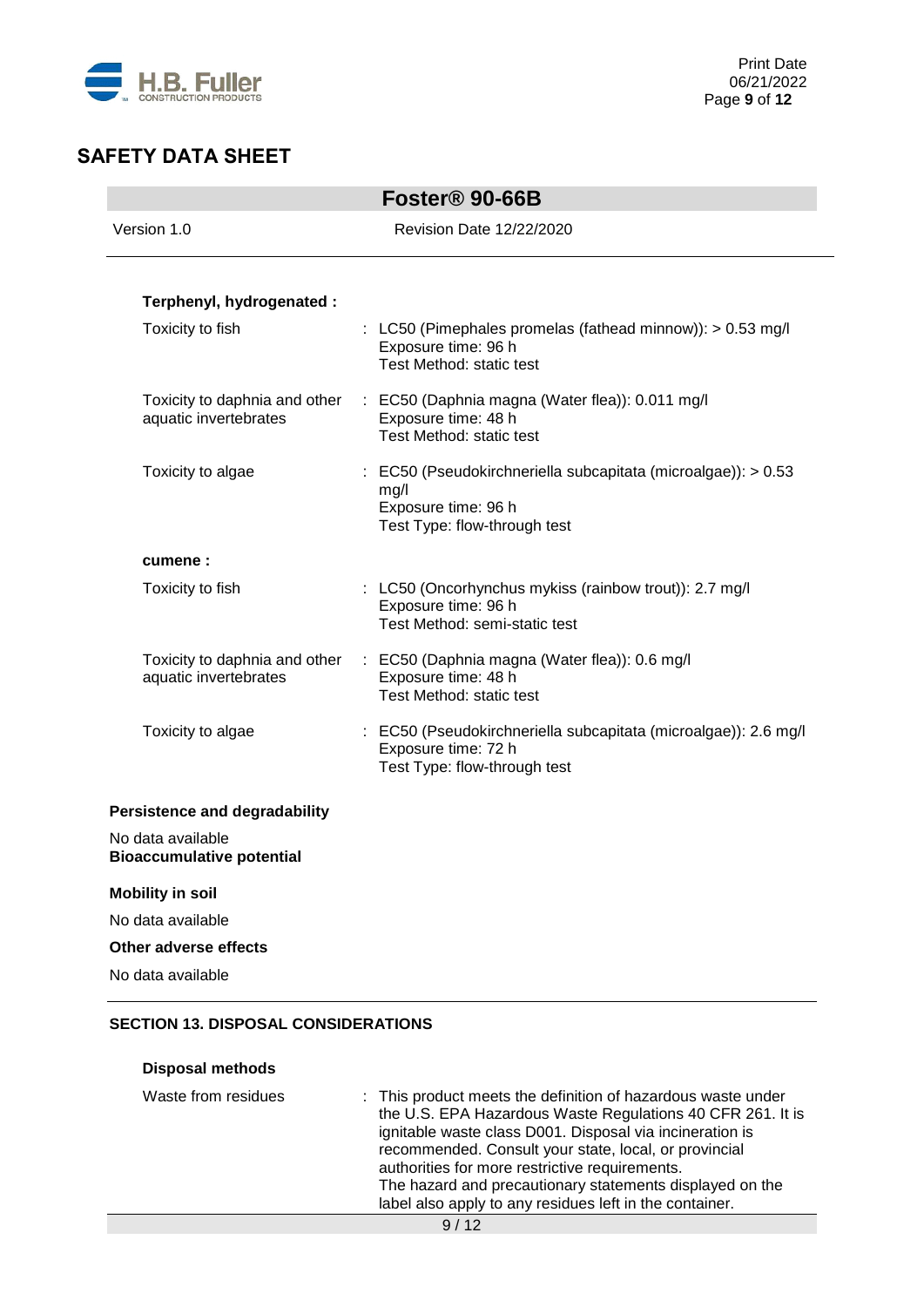

# **Foster® 90-66B**

Version 1.0 Revision Date 12/22/2020

## **SECTION 14. TRANSPORT INFORMATION**

#### **Special precautions for user**

Not applicable

#### **Domestic regulation**

| <b>49 CFR</b>        |                    |
|----------------------|--------------------|
| UN/ID/NA number      | : 1139             |
| Proper shipping name | : Coating solution |
| Class                | : 3                |
| Packing group        | : III              |
| Labels               | $\therefore$ 3     |
| <b>ERG Code</b>      | : 127              |
| Marine pollutant     | no                 |
|                      |                    |

#### **International Regulations**

| <b>IATA-DGR</b>      |                       |
|----------------------|-----------------------|
| UN/ID No.            | : 1139                |
| Proper shipping name | : Coating solution    |
| Packing group        | : III                 |
| Labels               | : 3                   |
| Packing instruction  | : Transport forbidden |
| (passenger aircraft) |                       |
| <b>IMDG-Code</b>     |                       |
| UN number            | 1139                  |

| UN number            | . 1139                 |
|----------------------|------------------------|
| Proper shipping name | $\pm$ COATING SOLUTION |
| Class                | $\therefore$ 3         |
| Packing group        | : III                  |
| Labels               | $\therefore$ 3         |
| EmS Code             | $: F-E, S-E$           |
| Marine pollutant     | : yes                  |

#### **Transport in bulk according to Annex II of MARPOL 73/78 and the IBC Code**

Not applicable for product as supplied.

# **SECTION 15. REGULATORY INFORMATION**

| SARA 311/312 Hazards | : Flammable (gases, aerosols, liquids, or solids)<br>Reproductive toxicity<br>Specific target organ toxicity (single or repeated exposure) |
|----------------------|--------------------------------------------------------------------------------------------------------------------------------------------|
|                      | 10/12                                                                                                                                      |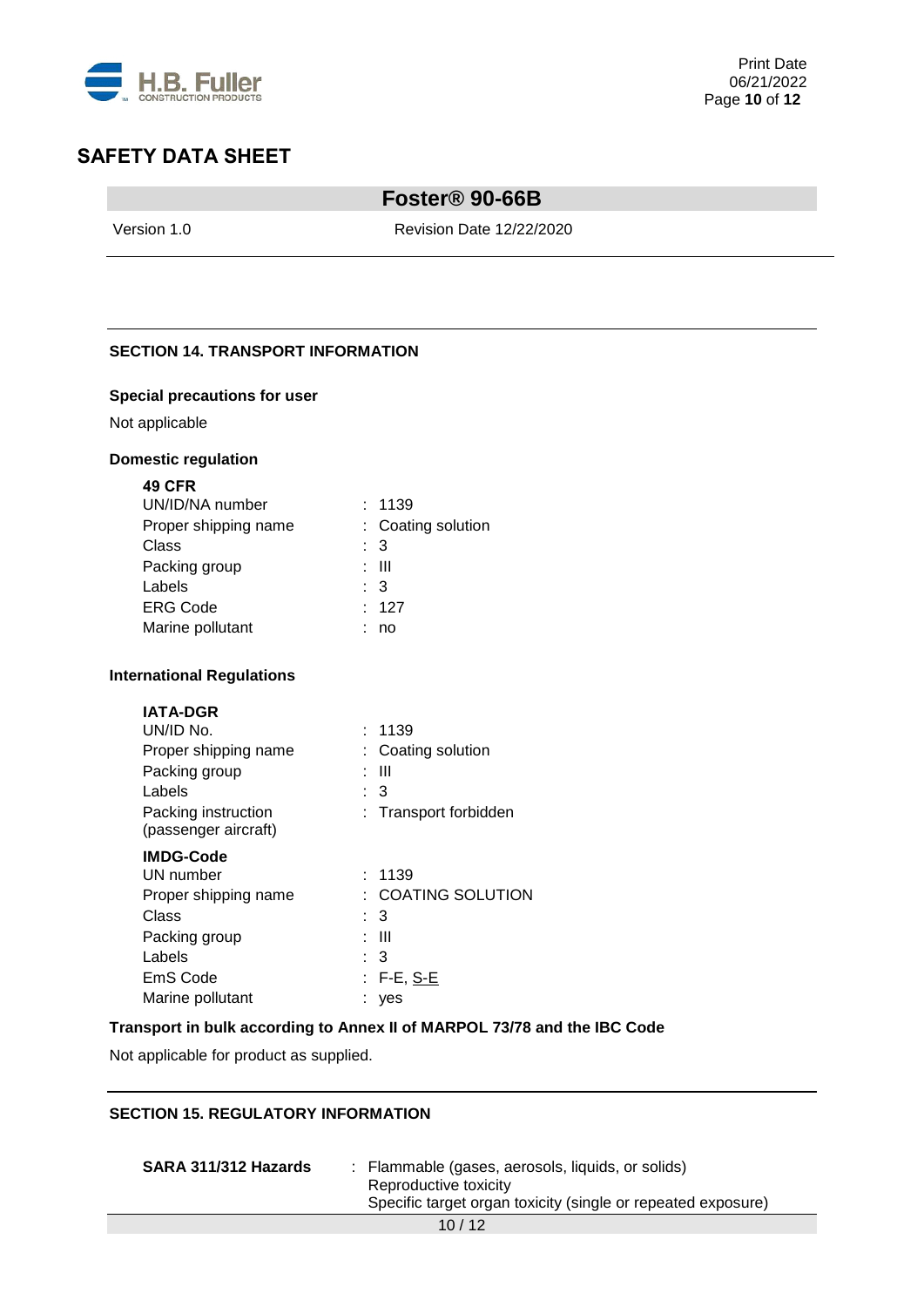

|                                                                                                             |                                                  | Foster <sup>®</sup> 90-66B                                                                                                                                                                                                                                                                                                                                                                                                                                                                                                                                                                                                                                               |                                               |
|-------------------------------------------------------------------------------------------------------------|--------------------------------------------------|--------------------------------------------------------------------------------------------------------------------------------------------------------------------------------------------------------------------------------------------------------------------------------------------------------------------------------------------------------------------------------------------------------------------------------------------------------------------------------------------------------------------------------------------------------------------------------------------------------------------------------------------------------------------------|-----------------------------------------------|
| Version 1.0                                                                                                 |                                                  | Revision Date 12/22/2020                                                                                                                                                                                                                                                                                                                                                                                                                                                                                                                                                                                                                                                 |                                               |
|                                                                                                             |                                                  | Aspiration hazard<br>Skin corrosion or irritation                                                                                                                                                                                                                                                                                                                                                                                                                                                                                                                                                                                                                        |                                               |
| <b>SARA 302</b>                                                                                             |                                                  | : This material does not contain any components with a section 302<br>EHS TPQ.                                                                                                                                                                                                                                                                                                                                                                                                                                                                                                                                                                                           |                                               |
| <b>SARA 313</b>                                                                                             |                                                  | : The following components are subject to reporting levels established<br>by SARA Title III, Section 313:                                                                                                                                                                                                                                                                                                                                                                                                                                                                                                                                                                |                                               |
|                                                                                                             |                                                  | toluene<br>1,2,4-trimethylbenzene<br>manganese dioxide<br>cumene                                                                                                                                                                                                                                                                                                                                                                                                                                                                                                                                                                                                         | 108-88-3<br>95-63-6<br>1313-13-9<br>98-82-8   |
| <b>Clean Air Act</b>                                                                                        |                                                  |                                                                                                                                                                                                                                                                                                                                                                                                                                                                                                                                                                                                                                                                          |                                               |
|                                                                                                             |                                                  | The following chemical(s) are listed as HAP under the U.S. Clean Air Act, Section 112 (40 CFR                                                                                                                                                                                                                                                                                                                                                                                                                                                                                                                                                                            |                                               |
| $61)$ :                                                                                                     | toluene<br>manganese dioxide<br>xylene<br>cumene |                                                                                                                                                                                                                                                                                                                                                                                                                                                                                                                                                                                                                                                                          | 108-88-3<br>1313-13-9<br>1330-20-7<br>98-82-8 |
|                                                                                                             | <b>US State Regulations</b>                      |                                                                                                                                                                                                                                                                                                                                                                                                                                                                                                                                                                                                                                                                          |                                               |
| <b>California Prop 65</b>                                                                                   |                                                  | Please contact Supplier for more information.                                                                                                                                                                                                                                                                                                                                                                                                                                                                                                                                                                                                                            |                                               |
| TSCA<br><b>DSL</b><br><b>AICS</b><br><b>ENCS</b><br><b>KECI</b><br><b>PICCS</b><br><b>IECSC</b><br>(Taiwan) |                                                  | The ingredients of this product are reported in the following inventories:<br>All substances listed as active on the TSCA inventory<br>All components of this product are on the Canadian DSL<br>On the inventory, or in compliance with the inventory<br>On the inventory, or in compliance with the inventory<br>On the inventory, or in compliance with the inventory<br>On the inventory, or in compliance with the inventory<br>On the inventory, or in compliance with the inventory<br>Inventories LegendTSCA (USA), DSL (Canada), REACH(Europe), AICS (Australia), NZIoC<br>(New Zealand), ENCS (Japan), KECI (Korea), PICCS (Philippines), IECSC (China), TWINV |                                               |

## **SECTION 16. OTHER INFORMATION**

Prepared by: Global Regulatory Department - phone: 1-651-236-5842 - email: msds.request@hbfuller.com